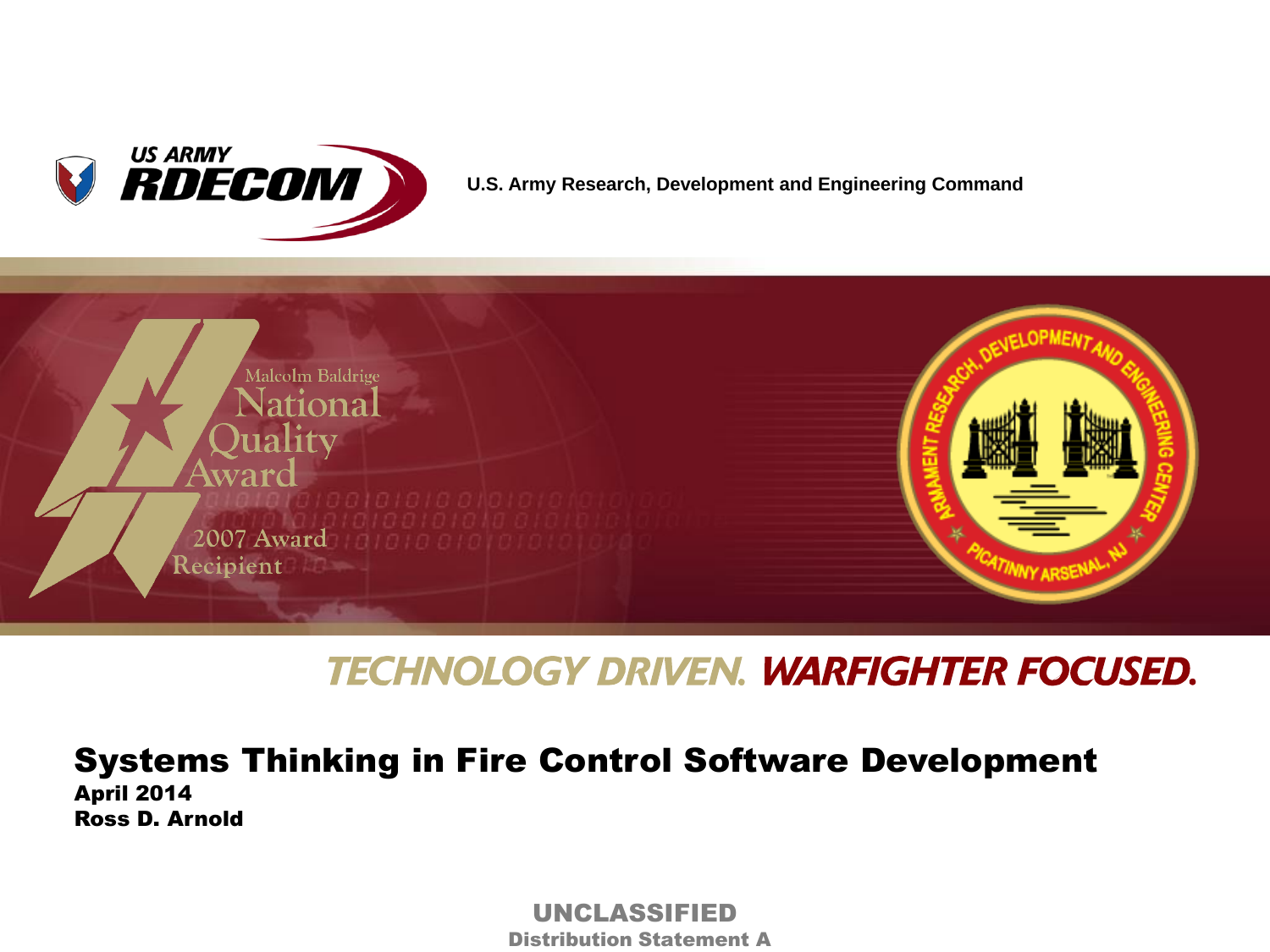





- ▶ ARDEC Intro
- ▶ Intro to Fire Control Systems
	- Brief description
	- Examples
- ▶ Intro to Systems Thinking
- ▶ Systems Thinking in the SW Dev Process
	- Example Cases
	- **A** Key Points
- ▶ Conclusion

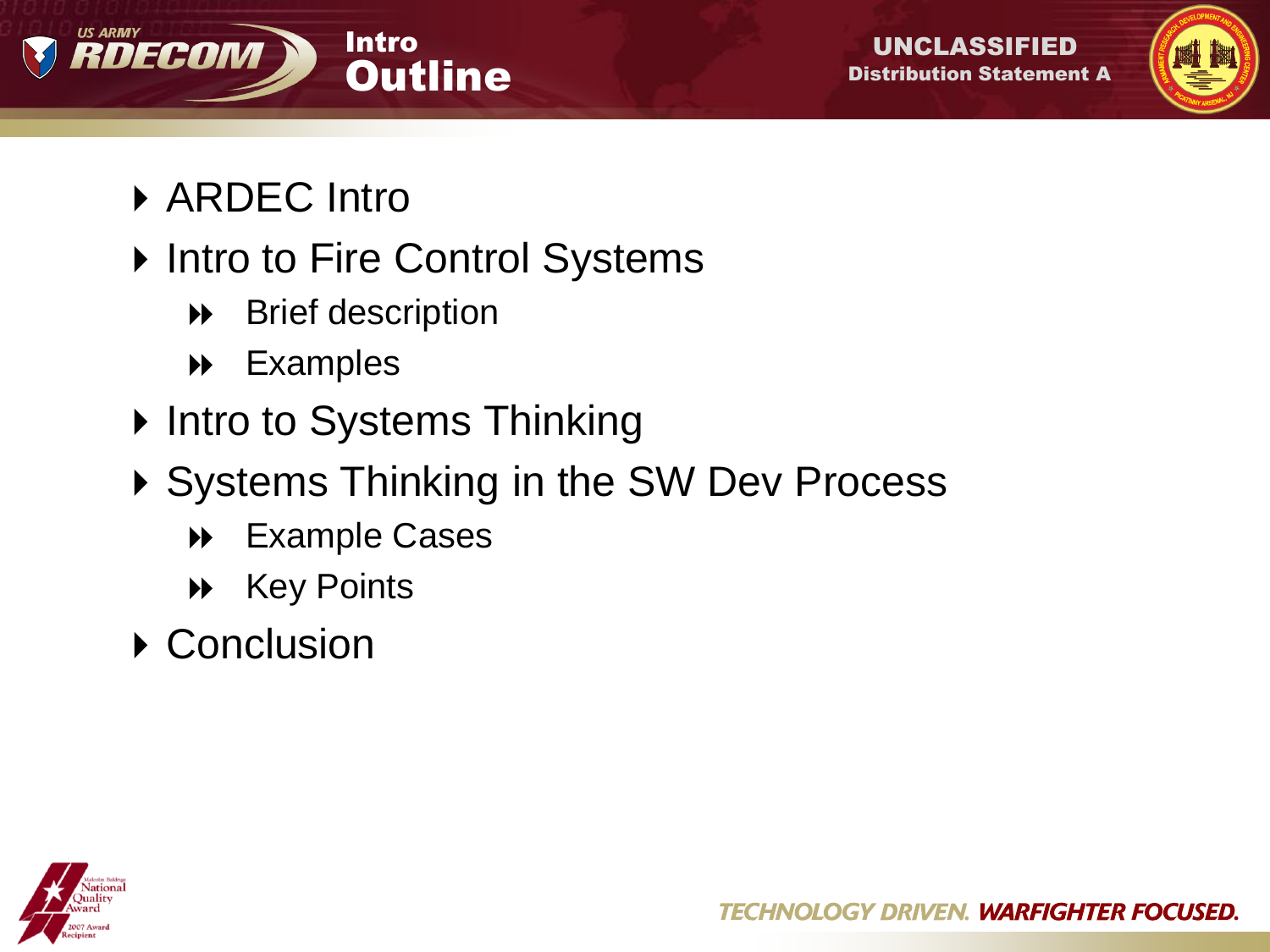



- U.S. Army Armament Research, Development and Engineering Center (ARDEC)
	- Located at Picatinny Arsenal, NJ
	- Mission: Empower, unburden, and protect the Warfighter by providing superior armaments solutions that dominate the battlefield.
	- What does that mean?
		- Developing advanced weapons, ammunition, and fire control systems
- ▶ Weapons and Software Engineering Center (WSEC)
	- Sub-division of ARDEC
		- Software design and development

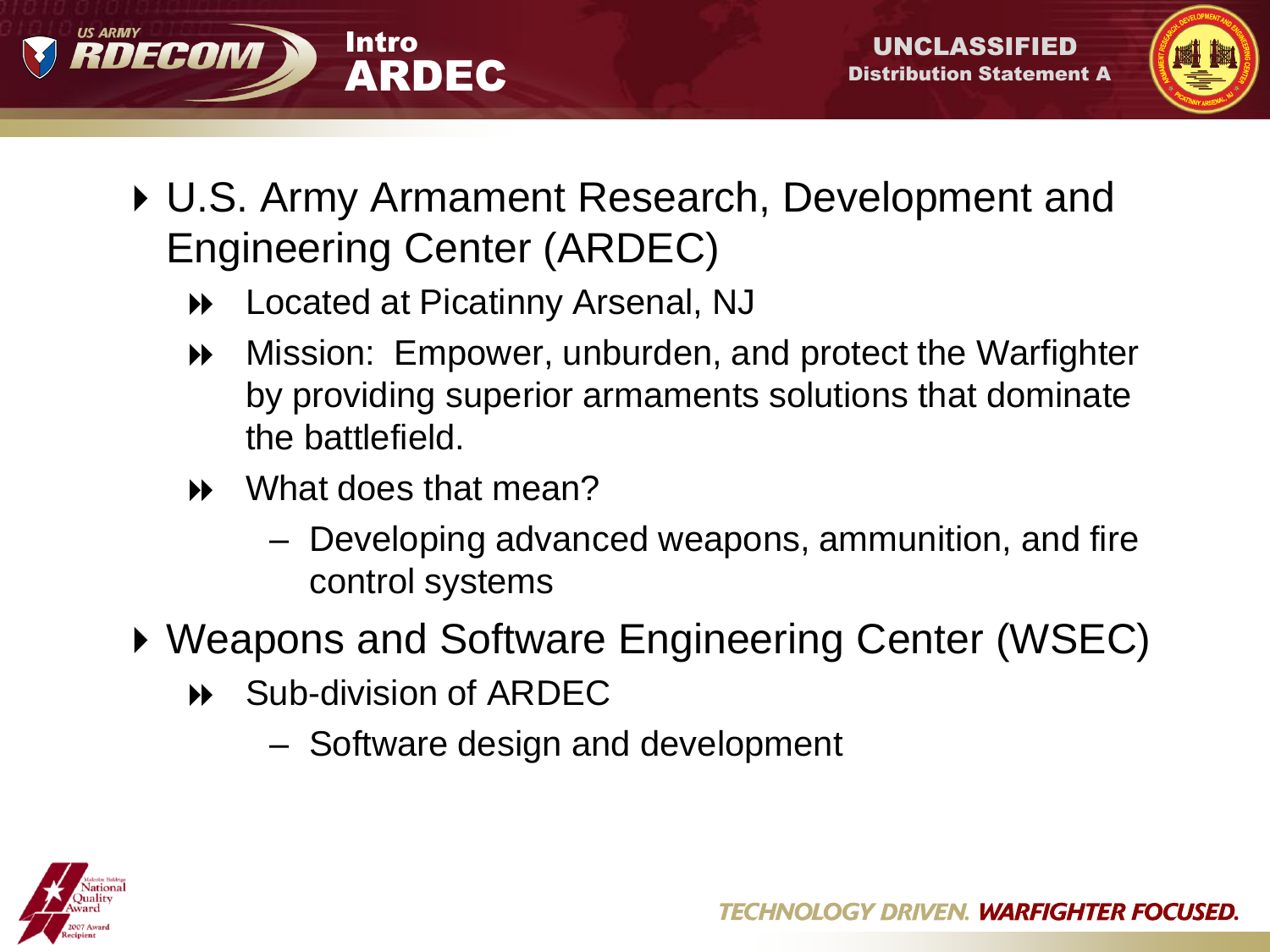





- ▶ What is a Fire Control System?
	- **→** Software & hardware that enables:
		- Digital communications
		- Fire missions
		- Ballistic calculations
		- Point and shoot
		- Movement
	- Purpose:
		- Digitize manual gunnery
	- Applied to:
		- Towed Artillery
		- Mortars
		- Self-Propelled Artillery



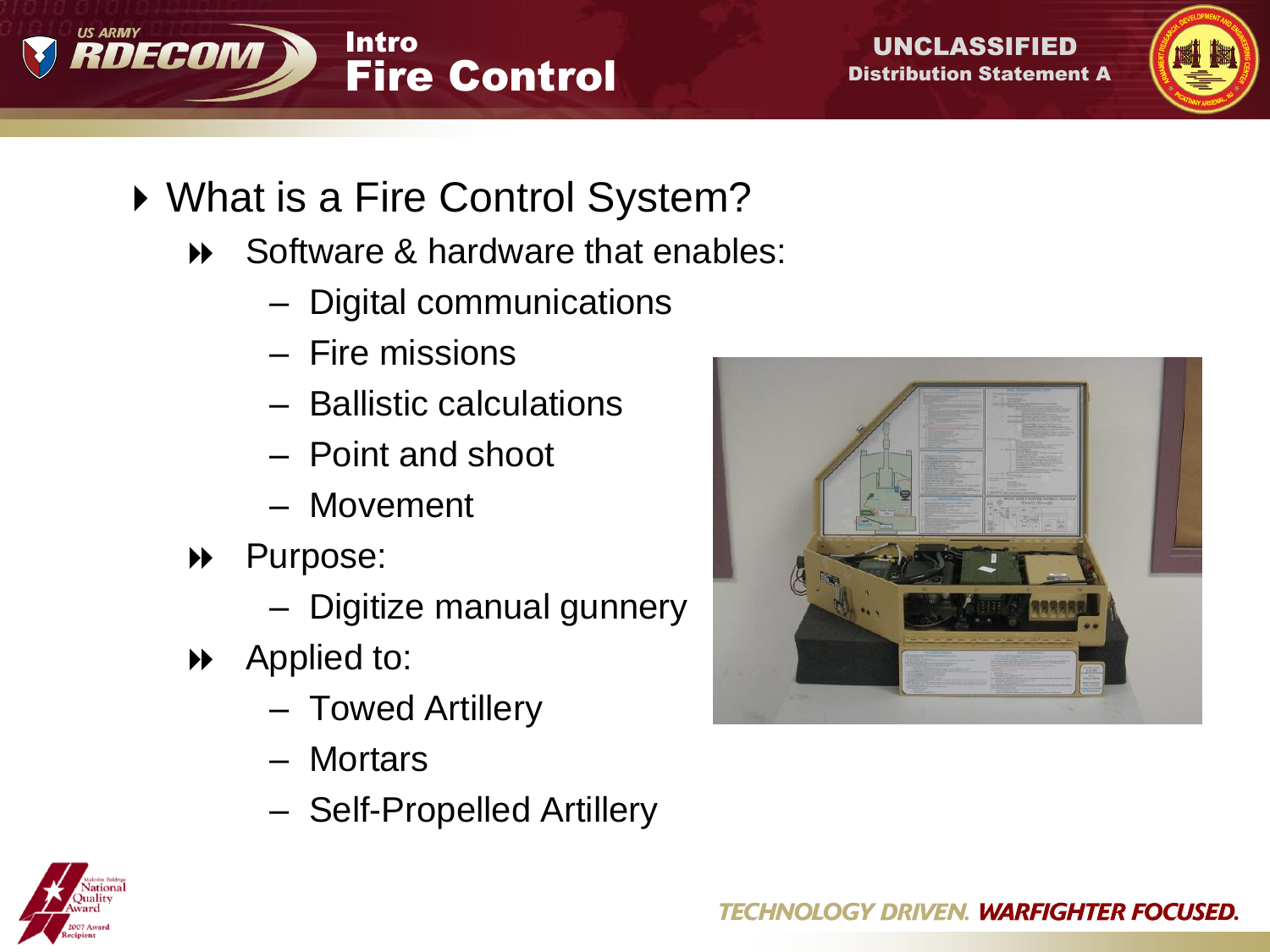

#### Fire Control Systems **Artillery**

 UNCLASSIFIED Distribution Statement A



- Artillery Fire Control:
	- M119 (Towed 105mm)
	- M777 (Towed 155mm)
	- **EXCALLERGIBULE FRAGGER** Portable Excalibur Fire Control System (PEFCS)
	- Paladin (Self-propelled 155mm)







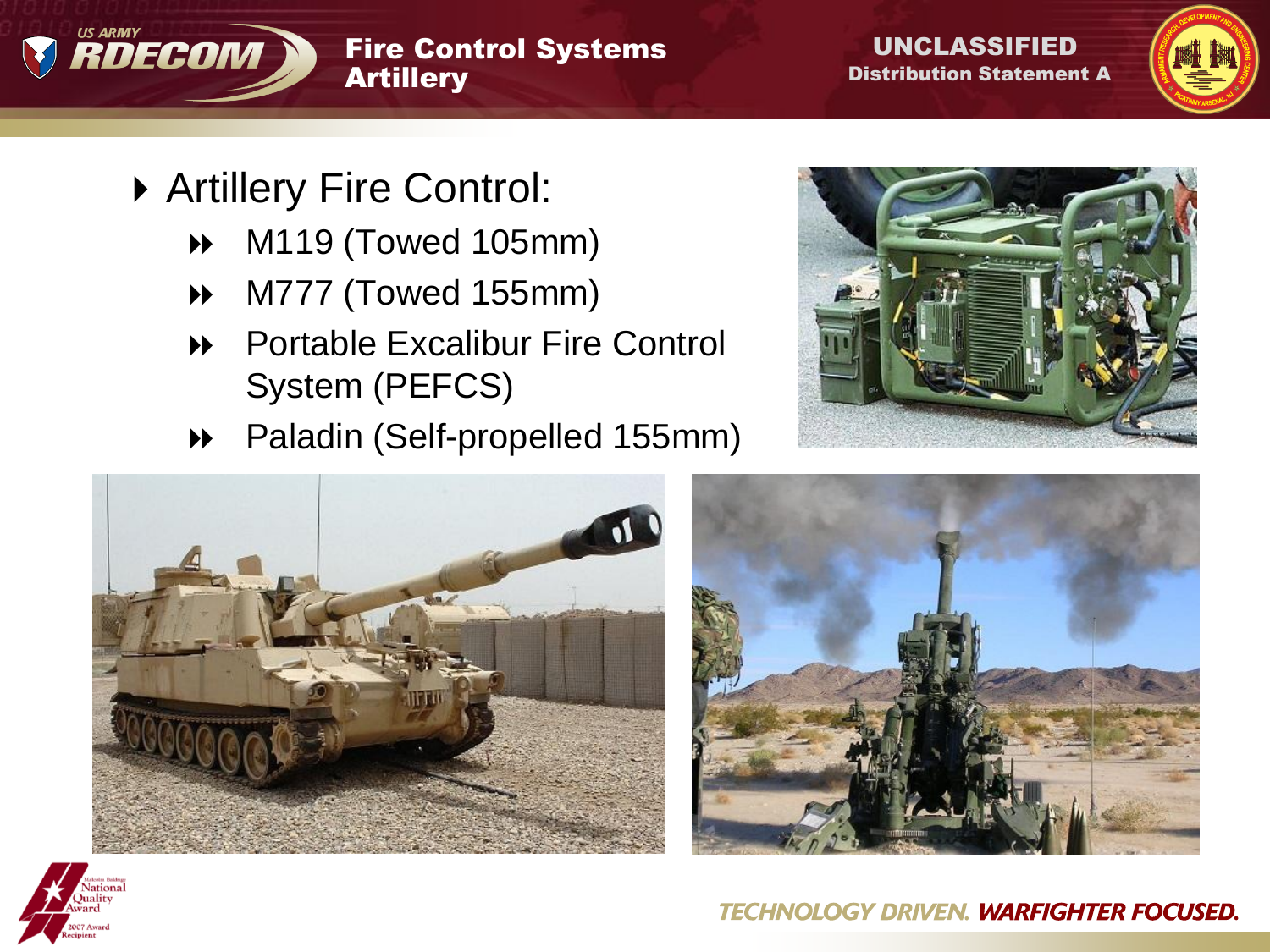



- ▶ Mortar Fire Control:
	- **M** Mortar Fire Control System (MFCS)
	- Lightweight Handheld Mortar Ballistic Computer (LHMBC)
	- Dismounted 120mm (MFCS-D)
	- **PRECISTION Lightweight Universal Mortar** Setter System (PLUMSS)







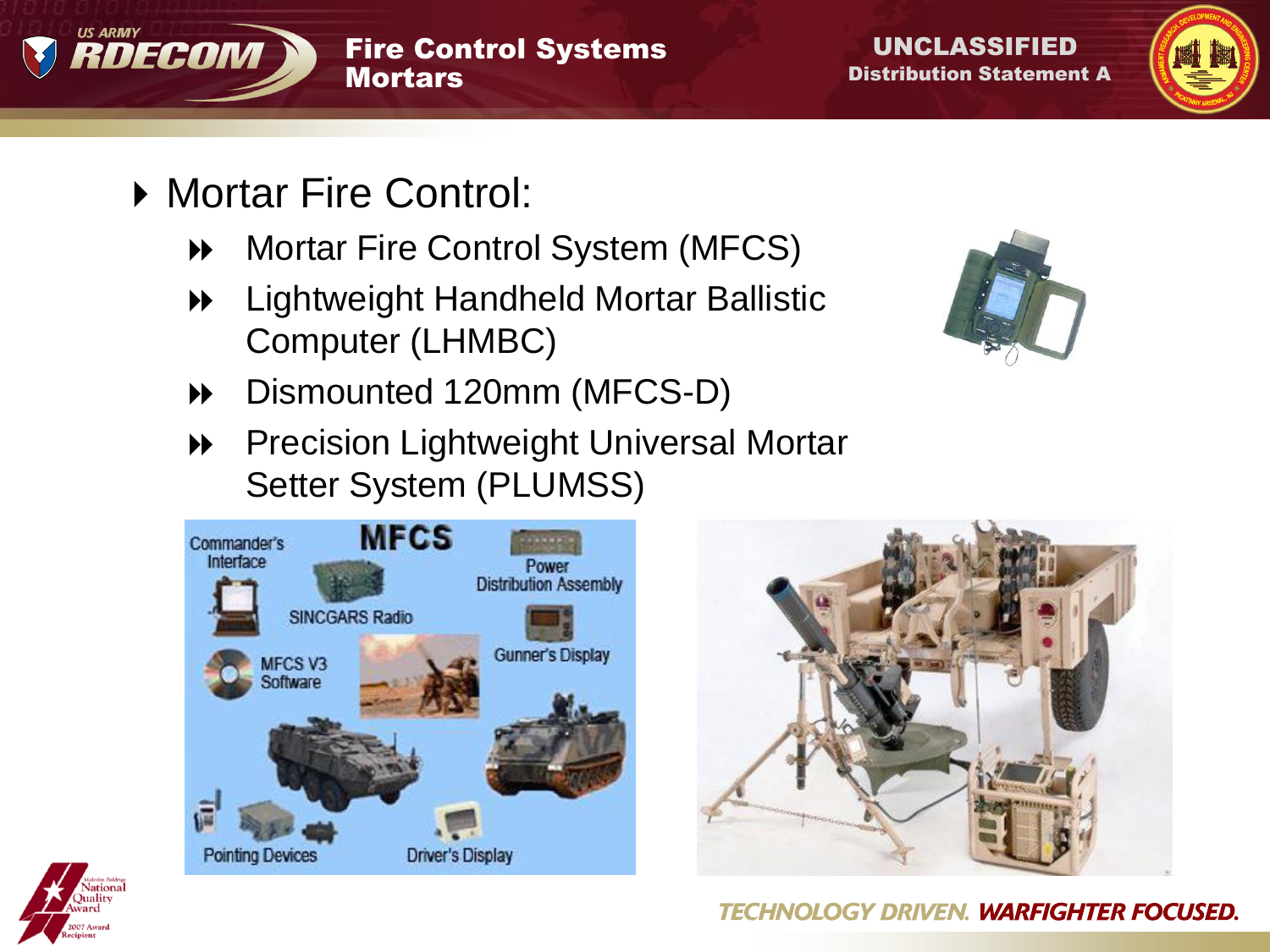



- ▶ Systems Thinking Definition
	- A set of synergistic thinking skills used to understand complex systems and predict their behavior.
		- See "wholes" and "parts" simultaneously
		- Understand how system structure causes behavior
		- Recognize interconnections and feedback loops
		- Predict dynamic behavior
		- Simplify through abstractive modeling
	- Seeing the world "differently"
	- Not intuitive

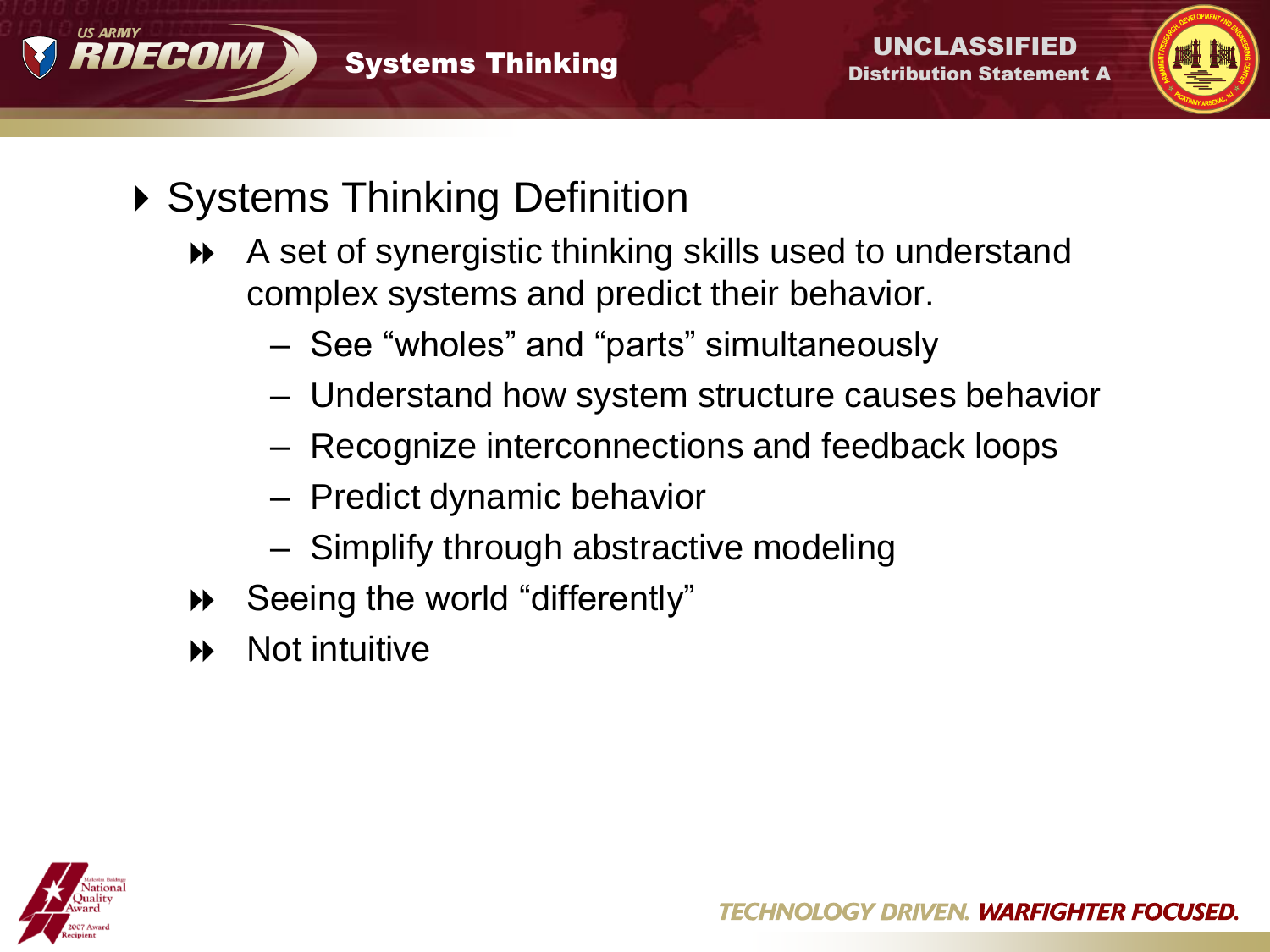



- ▶ How does this relate to software development?
	- **▶ Software dev process is a complex system**
	- Not to be confused with the software itself!
	- Development process has:
		- Many elements
		- Interconnections
		- Feedback loops, delays
		- Uncertainty

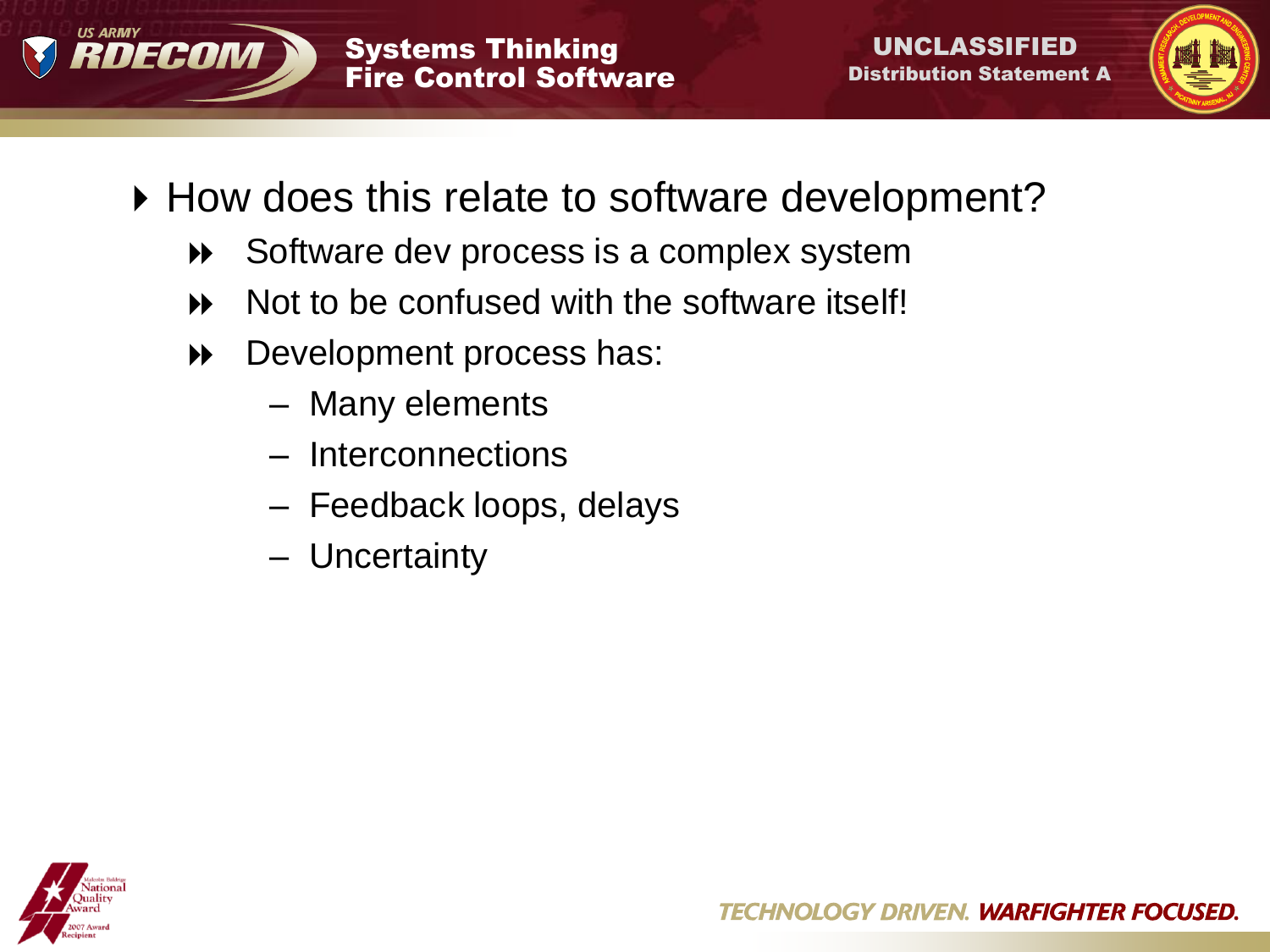



# ▶ Software Development System

- $\triangleright$  Is this accurate?
- All models are wrong, some are useful. (George Box)



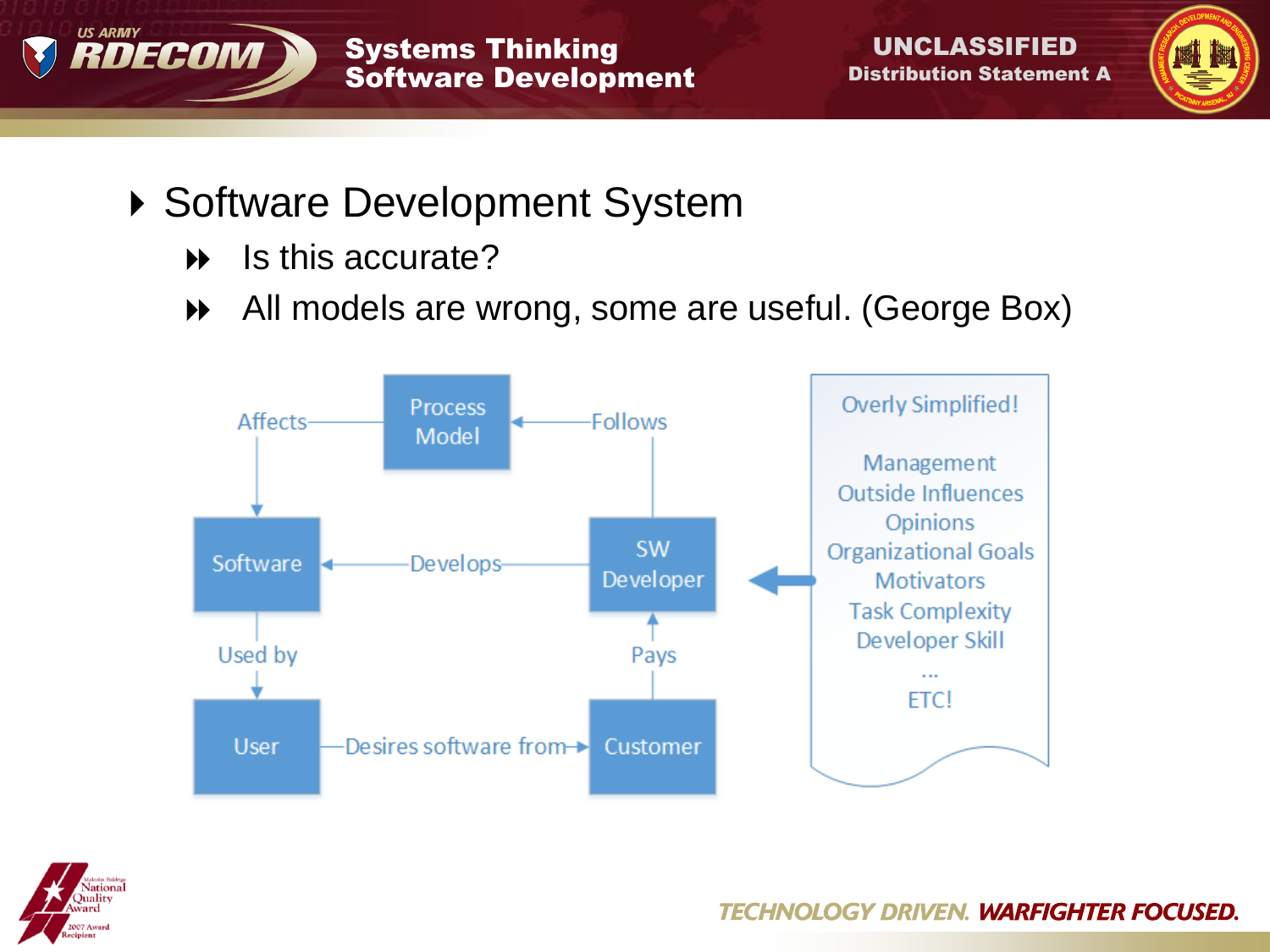



- ▶ Case 1: Code Reviews
	- ◆ Traditional approach mandate reviews
		- Policy resistance (classic systemic problem)
	- What's the system?
		- All developers "lazy?" No!
		- Humans like to perceive value
		- Recording results = context switching
	- Solutions?
		- Improve information flow
		- Make recording easy
		- Many more, depends on system

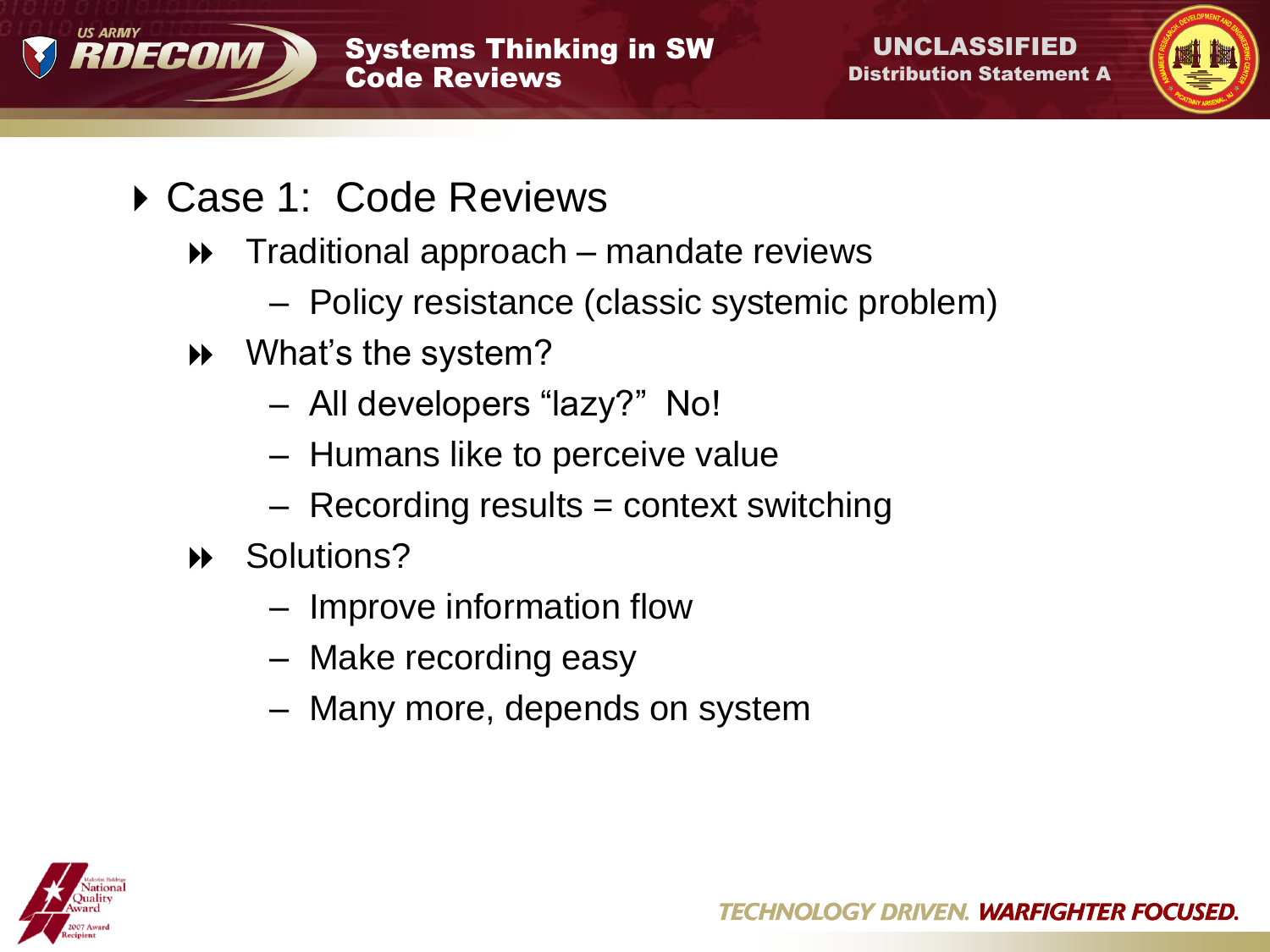

 UNCLASSIFIED Distribution Statement A



# ▶ Case 2: Information Flow

What's wrong with this picture?



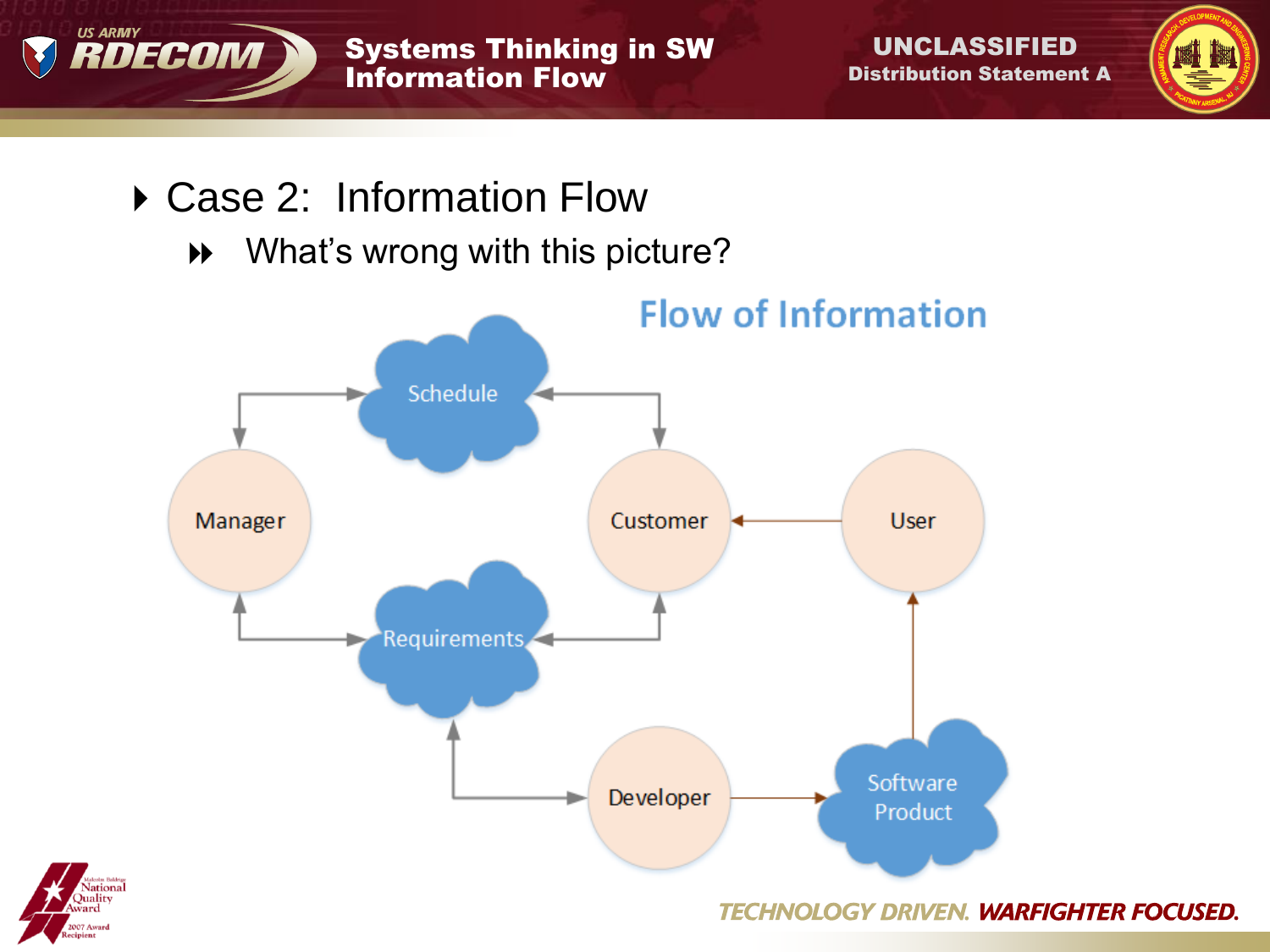



- ▶ Case 3: Improving Productivity
	- "Crack the whip?" No!
	- **▶ One Systemic Option: Minimize Distractions** 
		- Context switching
		- Fire-fighting
		- Bugs
		- Constant "urgent" requests
	- **▶ Best Practices** 
		- Clear task
		- Devote X time per day to task
		- Target deadline
		- Empowerment devs know their purpose

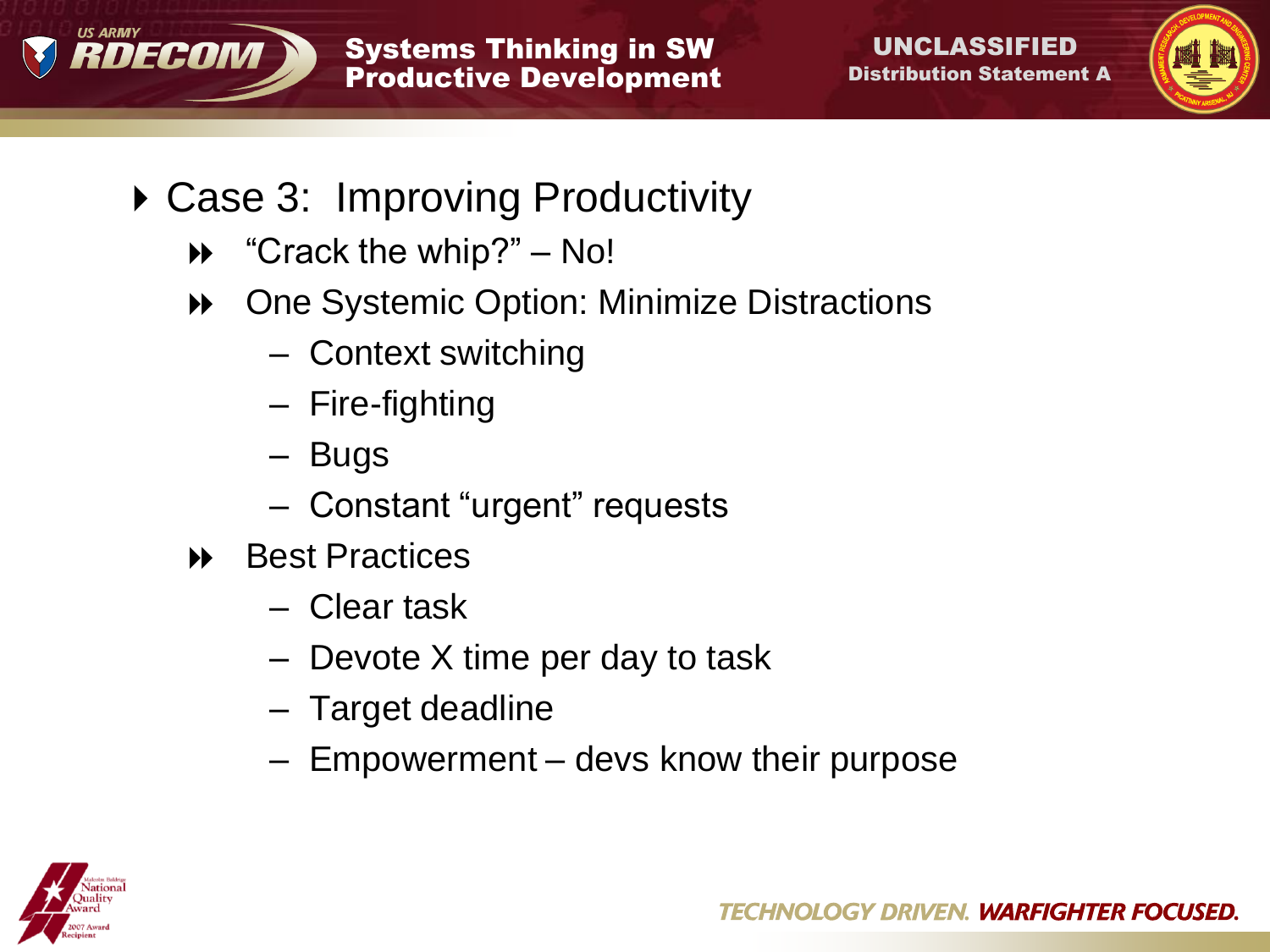



- ▶ Systems Thinking Key Points
	- $\rightarrow$  The software development process is a system
		- It has humans, humans are complex
		- Information flow
		- Lags and delays between decisions
		- Feedback loops, many of which might not be intuitive
	- Problems require systemic investigation
		- There is no blame! (Senge 1990)

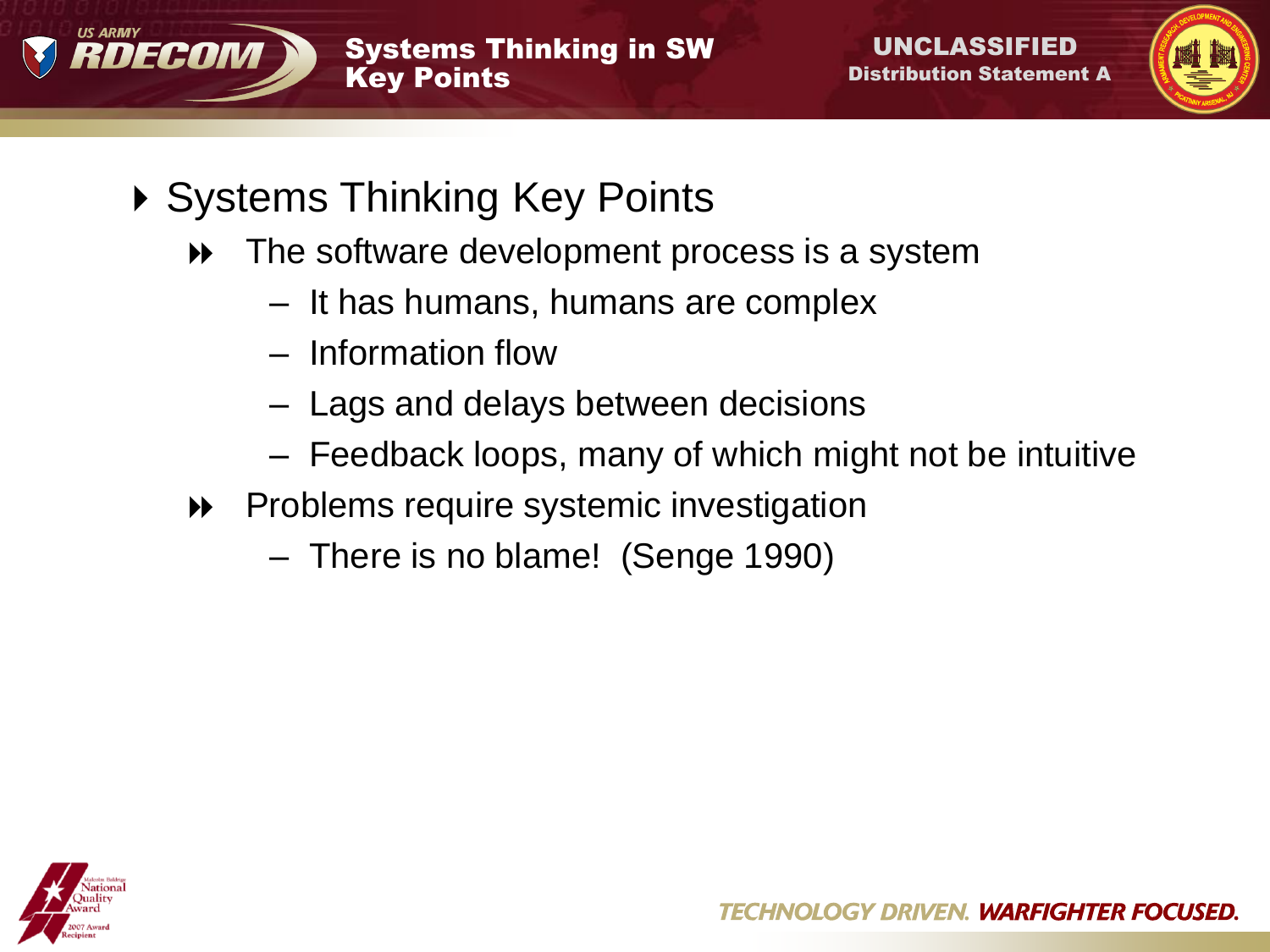



- ▶ Systems are everywhere!
	- Software development is no exception.
	- Systems thinking is a transferable approach.





**Hardware**